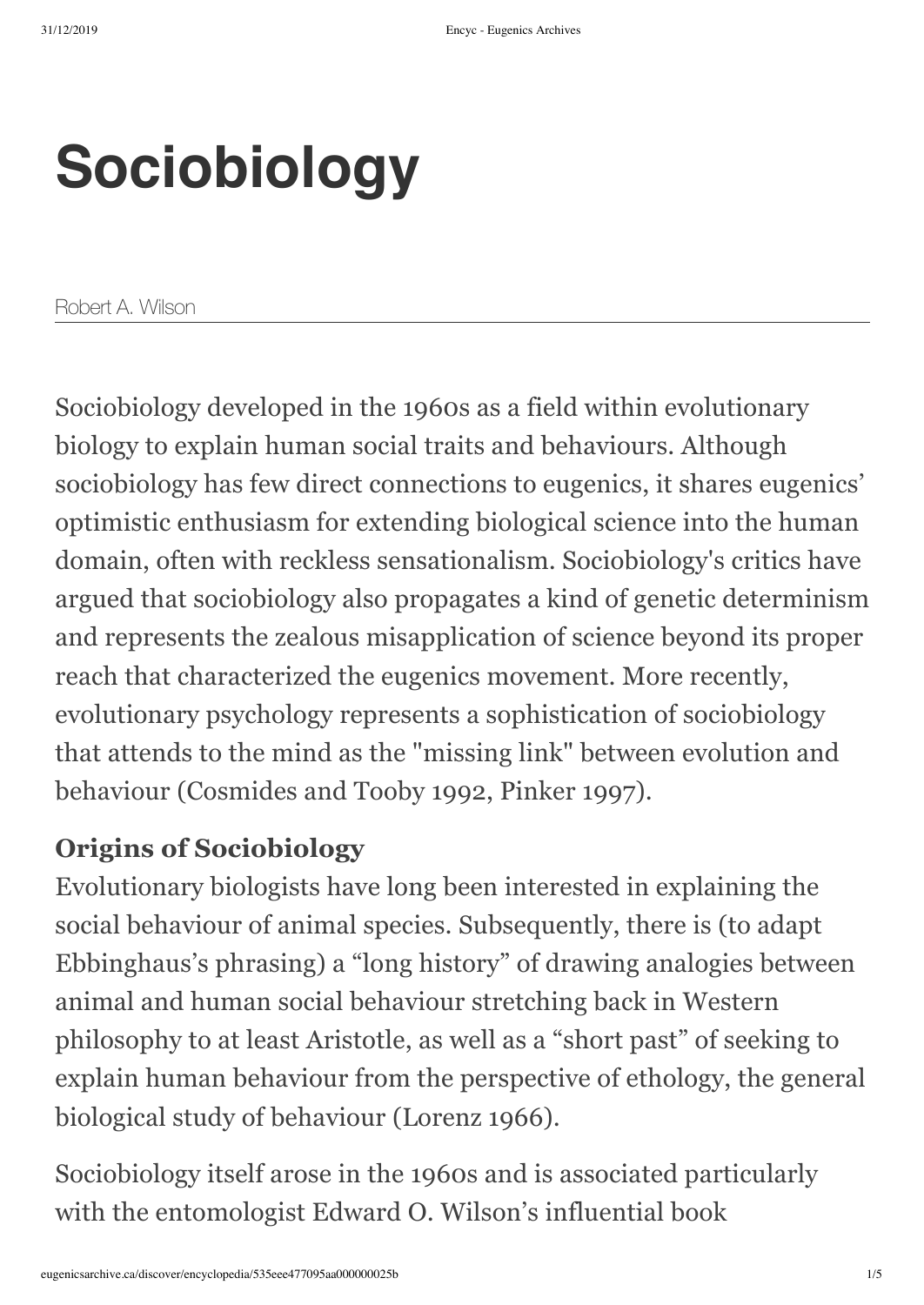Sociobiology: The New Synthesis (1975). Wilson's final chapter of that book applied this approach to human behaviour, with his On Human Nature (1978) developing this focus on our own species. Central to this and much other sociobiological work was the earlier work of William Hamilton (1963, 1964), which introduced the concept of kin selection, and that of Robert Trivers (1972), which introduced the idea of reciprocal altruism.

The common idea in these works was that otherwise puzzling social behaviours and traits could be explained in terms of natural selection by focusing on benefits that accrue to individuals, and by understanding those benefits in terms of the survival of genes that they carry. Foremost amongst these are traits and behaviours that at least appear to be evolutionarily altruistic in that they seem to systematic reduce the relative fitness of those who engage in them. For example, the existence of sterile castes of insects (e.g., in bees and in ants), or the presence of sentinels in a flock of birds that increase their own chance of falling prey to a predator while offering a benefit to the flock, are both puzzling from the point of view of individual selection. How would genes favouring such traits and behaviours evolve by natural selection? Hamilton and Trivers tackled this problem, typically called the problem of altruism, by appealing to the benefits that such traits and behaviours have for the survival of relatives—those sharing an altruistic individual's genes in proportion to their degree of relatedness —or for the delayed benefits that reciprocal sacrifice have.

# **Sociobiology and the Levels of Selection**

Explanations of social traits and behaviours that appealed to natural selection earlier in the twentieth-century had helped themselves generously to the idea of group selection: altruistic traits and behaviours survive because they benefit the group, rather than the individual. Due chiefly to the growing influence in the 1970s of George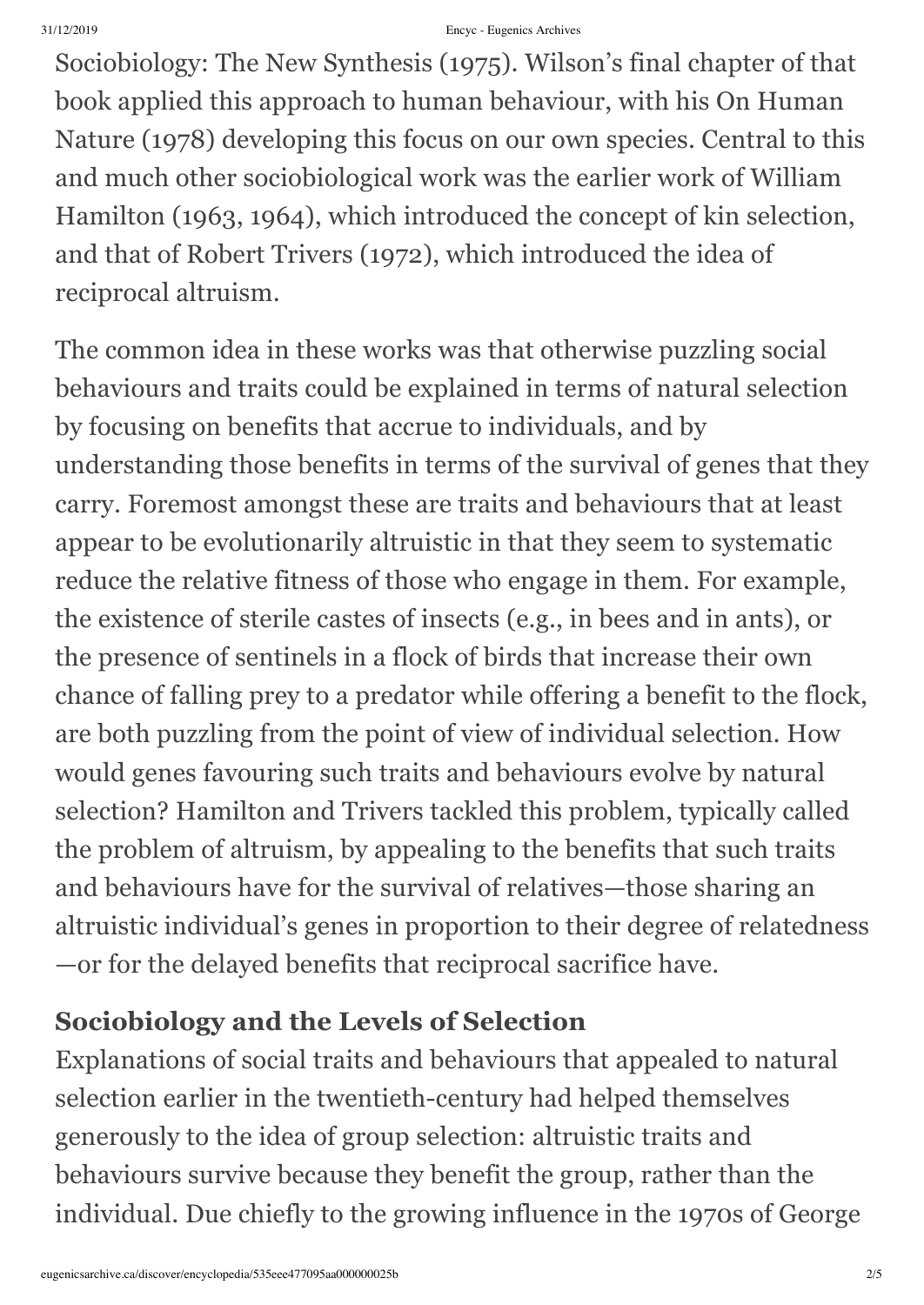Williams' Adaption and Natural Selection (1966) and Richard Dawkins' The Selfish Gene (1976), the accounts provided by Hamilton and Trivers came to be seen as not only antithetical to group selection but as advocating the gene as some kind of fundamental level at which natural selection operated. On this view, behaviours are both caused principally by genes and evolve for the benefit of genes. A renewal of work on the levels of selection over the past decade or so (Sober and Wilson 1998, Wilson 2005, Okasha 2006) complicates this understanding of the relationship between kin selection and genic selection, and thus of the relationship between sociobiology and the multiple levels at which selection operates.

Controversies Over Sociobiology and their Relevance to Eugenics This complication is relevant to thinking about the relationship between sociobiology and eugenics because of a common view of each. Sociobiology and eugenics are often characterized as meliorative enterprises based on core, basic science, with resistance to their conclusions turning primarily either on a lack a knowledge of the science or some kind of political squeamishness. But like critiques of eugenics, critiques of sociobiology are often in fact based on a sensitivity to a more nuanced understanding of the relevant science genetics and psychiatry in the case of eugenics, and evolutionary biology in the case of sociobiology.

While sociobiology's proponents view it chiefly as the extrapolation of general evolutionary principles to human social traits and behaviours, critics have viewed sociobiology as a form of scientism, as resting on superficial categories of traits and behaviour, and as reinforcing problematic political views (Lewontin, Rose, and Kamin 1984, Kitcher 1985). Each of these criticisms has also been leveled against eugenics. The specific form of scientism most important in this context is a genetically deterministic vision of human social behaviour. On this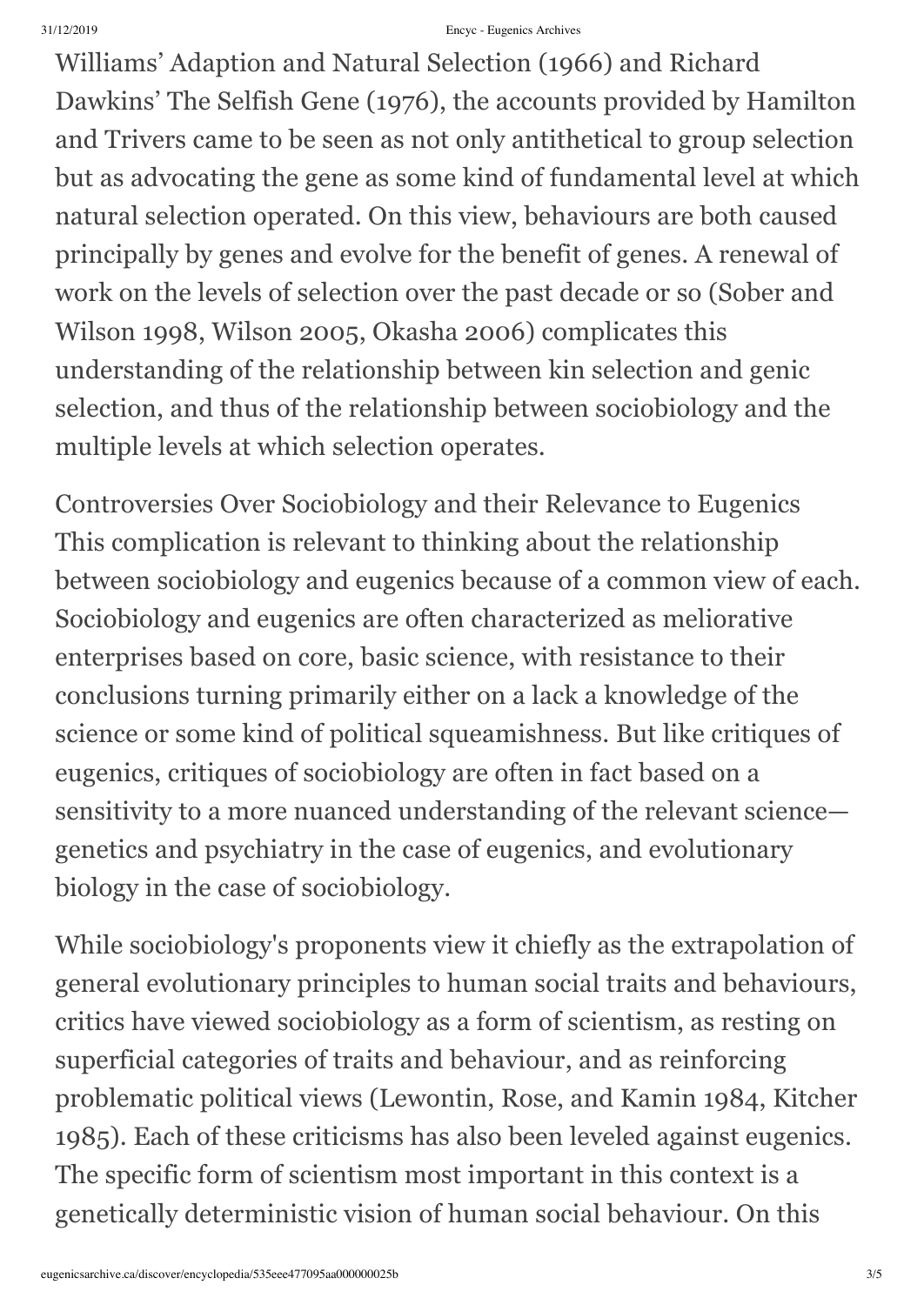view, human social behaviours are "fixed by the genes" , and this misleadingly simplistic view has been taken to imply that social behaviours, roles, and institutions themselves are evolutionarily inevitable. Rather than developing this criticism further here, I want to underscore a general lesson from joint reflection on sociobiology and eugenics (cf. Kingsland 1988).

Homo sapiens is a biological species, and as such, there are general evolutionary principles, such as those concerning natural selection or inheritance, and biological facts peculiar to the species, that constrain the study of human social behaviour and intergenerational human variation. But precisely how those principles and facts constrain the corresponding sciences, of sociobiology or eugenics, is subject to many vagaries. This starts with the very categories we use to individuate the phenomena being studied. For example, in the case of sociobiology, identifying homosexuality and rape in non-human animals and doing so seeking an understanding of human social behaviour, has been theoretically naïve. In the case of eugenics, relying on folk notions of what sorts of people there are—paupers, the feeble-minded, the unfit to arrive at social policies to improve human populations suffers from the same naivity. It is not simply that we should issue caution in the embrace of sciences that purport to reveal more about human nature and how to improve it or design social policies that are based on that nature. It is that the value-ladenness of the sciences themselves make contentious even the most basic starting points for such inquiry.

## **Cite this document (APA):**

Wilson, R. (2014, April 29). Sociobiology. Retrieved December 31, 2019, from http://eugenicsarchive.ca/discover/encyclopedia/535eee477095aa000000025b

# **References**